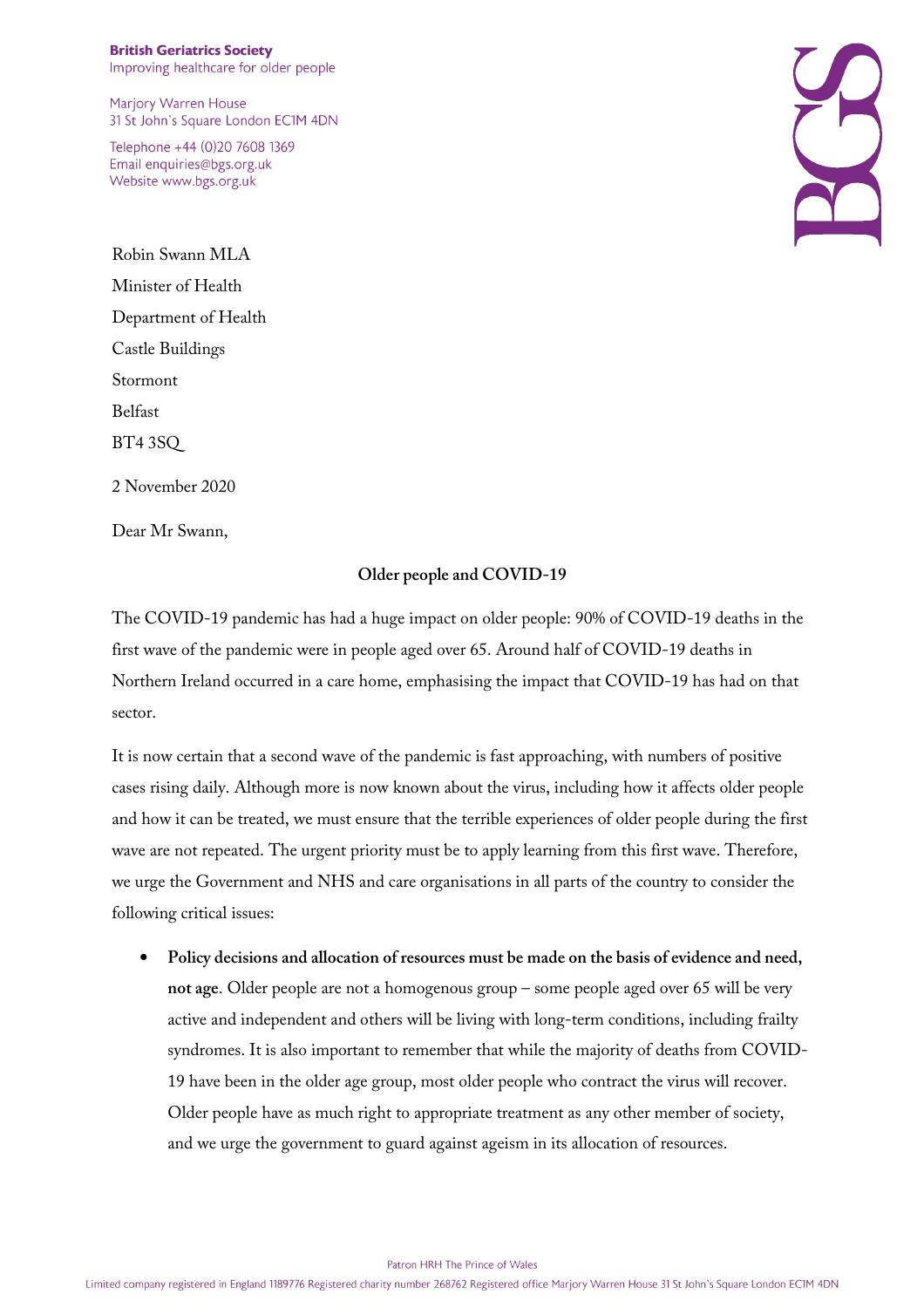Marjory Warren House 31 St John's Square London EC1M 4DN

Telephone +44 (0)20 7608 1369 Email enquiries@bgs.org.uk Website www.bgs.org.uk



- **Address pent-up demand for NHS and social care services.** During the pandemic many elective procedures, outpatient consultations and social supports were cancelled, having a devastating impact on those who benefit from them. The NHS is now working hard to restart these services. While we appreciate that services such as cancer diagnosis and treatment will, and should, be prioritised, we urge the prompt restarting of no less vital services such as falls prevention and community rehabilitation and support services. These services help older people and their carers to stay healthy at home, reducing demand on emergency services and releasing hospital and care home capacity.
- **Care homes must be supported.** Care homes were left unprotected, particularly at the beginning of the pandemic, with devastating results. Care homes must have equitable access to PPE and to regular testing, and prompt results, for residents and staff. Homes must also be supported to set up effective isolation facilities for residents with symptoms or confirmed COVID-19. Given the detrimental effect on quality of life for care home residents through not being able to see their loved ones, care homes must be supported to enable safe visiting. This Government has committed several times to a sustainable solution to the crisis in social care and the pandemic has highlighted that urgent and meaningful action in this area is now critical.
- **Acknowledge the harm to physical and mental health caused by lockdown.** The BGS believes that for many older people, lockdown poses almost as much threat as COVID-19. Older people have spent months inside, not participating in their usual activities and being far less active than they normally are. This is particularly the case for older people who have cognitive impairments and may find it difficult to understand why they are restricted or why they need to take precautions. Many older people are likely to have experienced physical deconditioning as a result, leaving them more susceptible to other illnesses, falls and hospitalisation. Investment in exercise and rehabilitation services is crucial to ensuring that the long-term impact of COVID on older people is minimised.
- **Recognise the work of NHS and social care staff.** The first wave of the pandemic saw an outpouring of public appreciation for those who work in health and social care. It is important that this public appreciation is followed by concrete recognition for staff including addressing the low numbers of trainees in geriatric medicine, increasing district nursing and advanced practitioner capacity, and taking steps to ensure that working in social care and care homes is